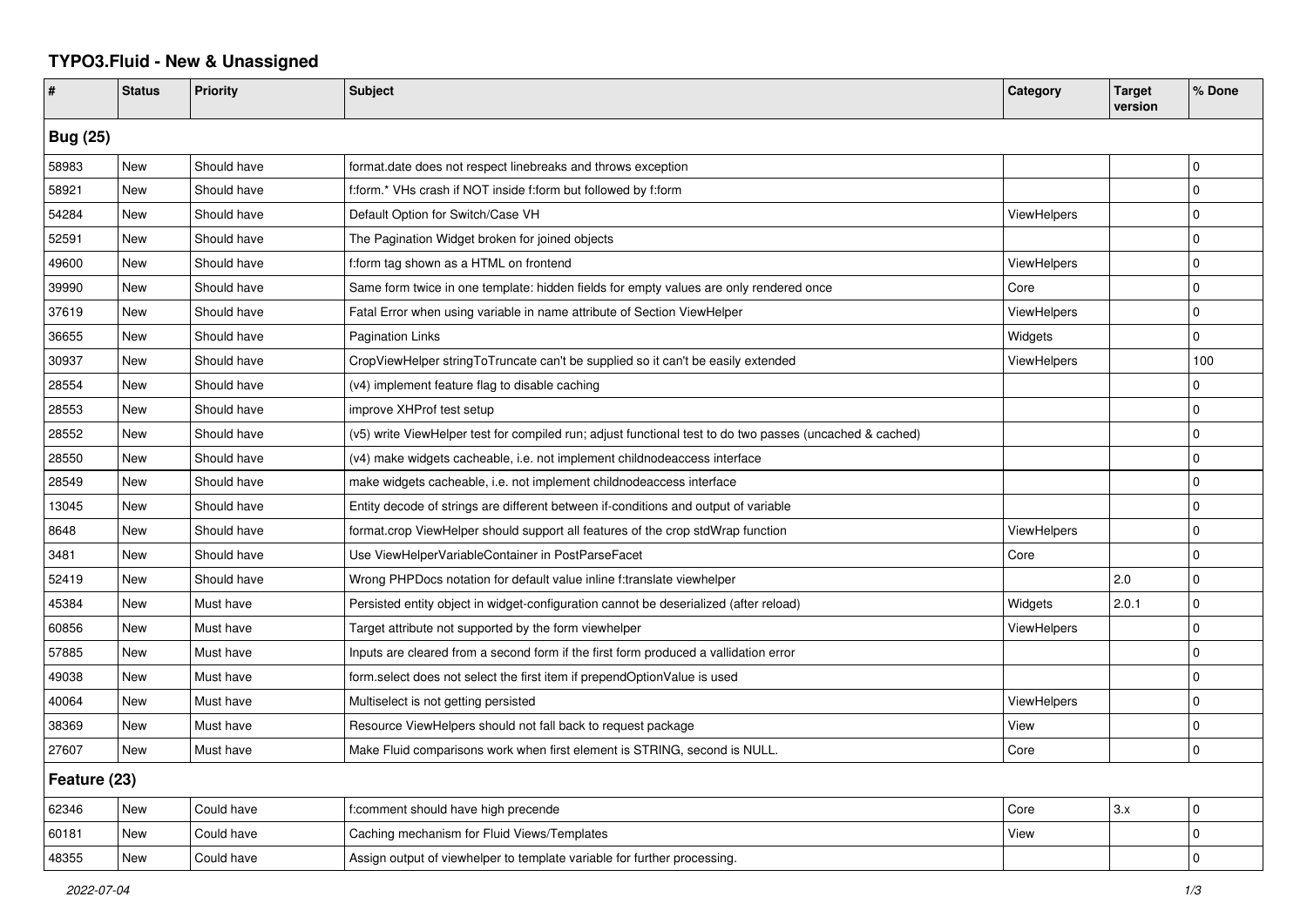| $\vert$ #        | <b>Status</b> | Priority             | Subject                                                                                             | Category           | <b>Target</b><br>version | % Done      |  |  |
|------------------|---------------|----------------------|-----------------------------------------------------------------------------------------------------|--------------------|--------------------------|-------------|--|--|
| 36559            | New           | Could have           | New widget progress bar                                                                             |                    |                          | $\Omega$    |  |  |
| 30555            | New           | Could have           | Make TagBuilder more extensible                                                                     | Core               |                          | 0           |  |  |
| 10472            | New           | Could have           | Fluid Standalone distribution                                                                       | Core               |                          | $\Omega$    |  |  |
| 7608             | <b>New</b>    | Could have           | Configurable shorthand/object accessor delimiters                                                   | Core               |                          | 0           |  |  |
| 1907             | <b>New</b>    | Could have           | Default values for view helpers based on context                                                    | Core               |                          | 0           |  |  |
| 60271            | New           | Should have          | Paginate viewhelper, should also support arrays                                                     |                    |                          | $\mathbf 0$ |  |  |
| 60003            | New           | Should have          | Add required-Attribute to f:form.password                                                           | ViewHelpers        |                          | $\mathbf 0$ |  |  |
| 51277            | New           | Should have          | ViewHelper context should be aware of actual file occurrence                                        |                    |                          | $\mathbf 0$ |  |  |
| 46545            | New           | Should have          | Better support for arrays in options of SelectViewHelper                                            |                    |                          | $\mathbf 0$ |  |  |
| 45153            | New           | Should have          | f:be.menus.actionMenuItem - Detection of the current select option is insufficient                  |                    |                          | 0           |  |  |
| 42397            | New           | Should have          | Missing viewhelper for general links                                                                |                    |                          | $\Omega$    |  |  |
| 40081            | <b>New</b>    | Should have          | Allow assigned variables as keys in arrays                                                          |                    |                          | $\mathbf 0$ |  |  |
| 39936            | New           | Should have          | registerTagAttribute should handle default values                                                   | <b>ViewHelpers</b> |                          | $\mathbf 0$ |  |  |
| 38130            | <b>New</b>    | Should have          | Checkboxes and multiple select fields should have an assignable default value                       |                    |                          | $\mathbf 0$ |  |  |
| 36410            | New           | Should have          | Allow templates to send arguments back to layout                                                    | <b>ViewHelpers</b> |                          | 0           |  |  |
| 33215            | New           | Should have          | RFC: Dynamic values in ObjectAccess paths                                                           |                    |                          | $\Omega$    |  |  |
| 31955            | <b>New</b>    | Should have          | f:uri.widget                                                                                        | Widgets            |                          | $\mathbf 0$ |  |  |
| 9514             | New           | Should have          | Support explicit Array Arguments for ViewHelpers                                                    |                    |                          | $\mathbf 0$ |  |  |
| 4704             | New           | Should have          | Improve parsing exception messages                                                                  | Core               |                          | $\mathbf 0$ |  |  |
| 51100            | <b>New</b>    | Must have            | Links with absolute URI should have the option of URI Scheme                                        | ViewHelpers        |                          | $\mathbf 0$ |  |  |
| <b>Task (12)</b> |               |                      |                                                                                                     |                    |                          |             |  |  |
| 26664            | New           | Won't have this time | Clean up Form ViewHelpers                                                                           | ViewHelpers        |                          | 75          |  |  |
| 26658            | <b>New</b>    | Won't have this time | Make Form ViewHelpers consistent                                                                    | ViewHelpers        |                          | 75          |  |  |
| 34309            | New           | Could have           | Unknown ViewHelpers cause exception - should be handled more graceful                               | ViewHelpers        |                          | $\Omega$    |  |  |
| 56237            | <b>New</b>    | Should have          | in-line (Condition) ViewHelpers should not evaluate on parsing                                      |                    |                          | $\Omega$    |  |  |
| 47669            | New           | Should have          | FormViewHelper does not define the default request method                                           |                    |                          | 0           |  |  |
| 45394            | New           | Should have          | Forwardport Unit test for standalone view                                                           | View               |                          | 0           |  |  |
| 43072            | New           | Should have          | Remove TOKENS for adding templates fallback in Backporter                                           | View               |                          | $\mathbf 0$ |  |  |
| 43071            | New           | Should have          | Remove TOKENS for adding fallback teplates in B                                                     |                    |                          | 0           |  |  |
| 42743            | <b>New</b>    | Should have          | Remove inline style for hidden form fields                                                          |                    |                          | $\mathbf 0$ |  |  |
| 32035            | New           | Should have          | Improve fluid error messages                                                                        | Core               |                          | 0           |  |  |
| 10911            | New           | Should have          | Tx Fluid ViewHelpers Form AbstractFormViewHelper->renderHiddenIdentityField should be more reliable | ViewHelpers        |                          | $\pmb{0}$   |  |  |